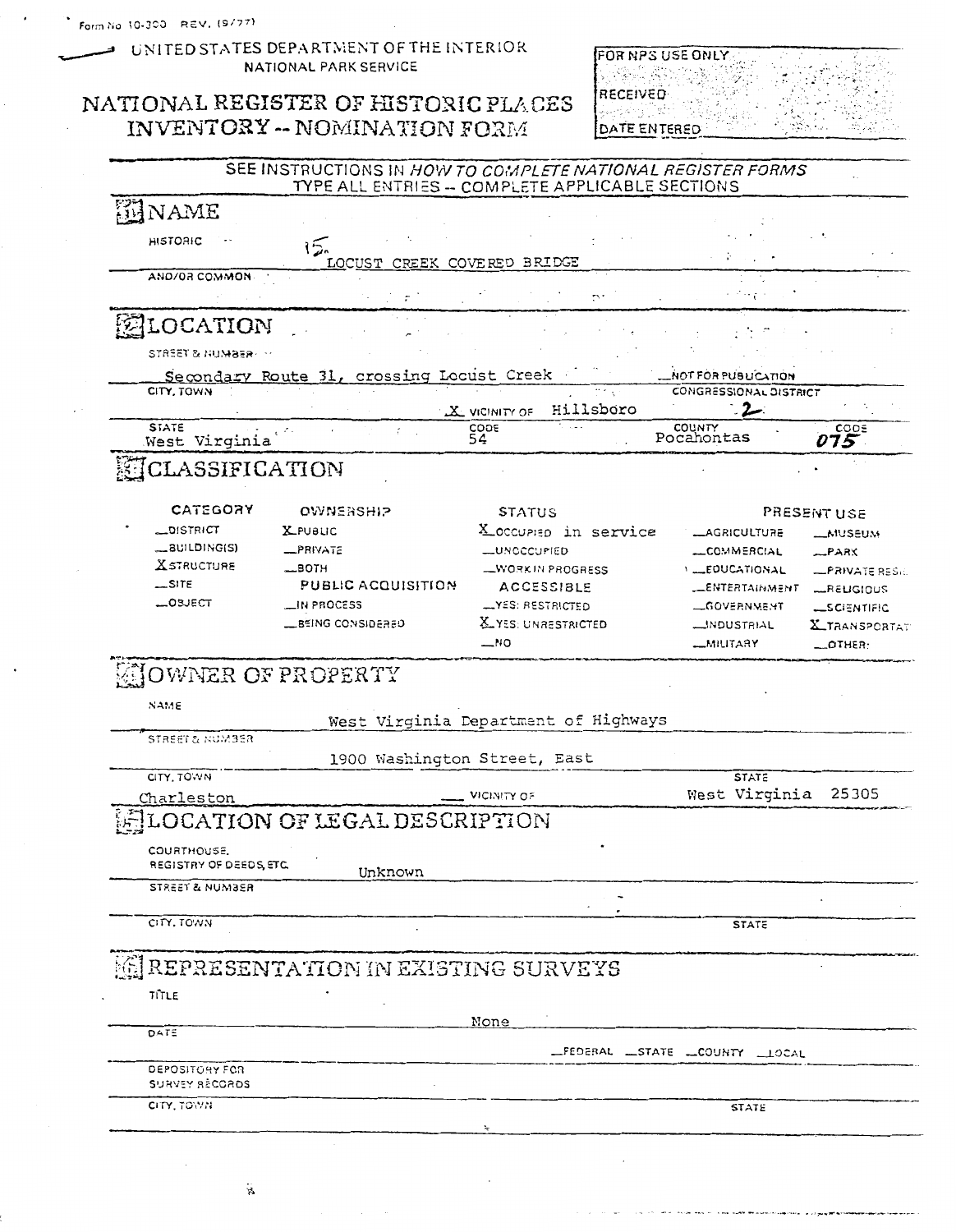## **ZDESCRIPTION**

ä.

|                   | <b>CONDITION</b>  | <b>CHECK ONE</b>  | <b>CHECK ONE</b>      |     |
|-------------------|-------------------|-------------------|-----------------------|-----|
| <b>LEXCELLENT</b> | DETERIORATED      | <b>LUNALTERED</b> | <b>LORIGINAL SITE</b> | - 7 |
| XGOOD             | $\equiv$ RUINS    | <b>XALTERED</b>   | $-MOVED$<br>DATE      |     |
| E <sub>AB</sub>   | <b>LUNEXPOSED</b> |                   |                       |     |

**DESCRIBE THE PRESENT AND ORIGINAL (IF KNOWN) PHYSICAL APPEARANCE** 

**The** Locust Creek Covered Bridge is 113 feet-9 inches in length, **and** the center to center distance between **the** top chords is 13 feet-6 inches. It has board-and-batten siding and a standing seam metal roof.

Except for a few minor modifications, which include the center vertical, the small end panel-diagonals, and the discontinuity of the distinct "W" pattern at midspan, the truss is a double Warren system consisting of a series of two-5' x 7 inch double fiag~nals ad 7 inch square single member counter diagonals, which **fit** between and are kolted to the double diagonals. The single diagonal ends extend through the top and bottom chords, both consisting of four-5 x 9 inch members, while the double diagonal ends **butt** into the single diagonals. Cross brachg at each panel functions as **the** only significant lateral bracing, since there are no transverse roof beams except at the ends of the bridge. The bridge is undergirded with three steel bents on the west sida and two tlmber ones on the east side and does not appear to have any other major modifications.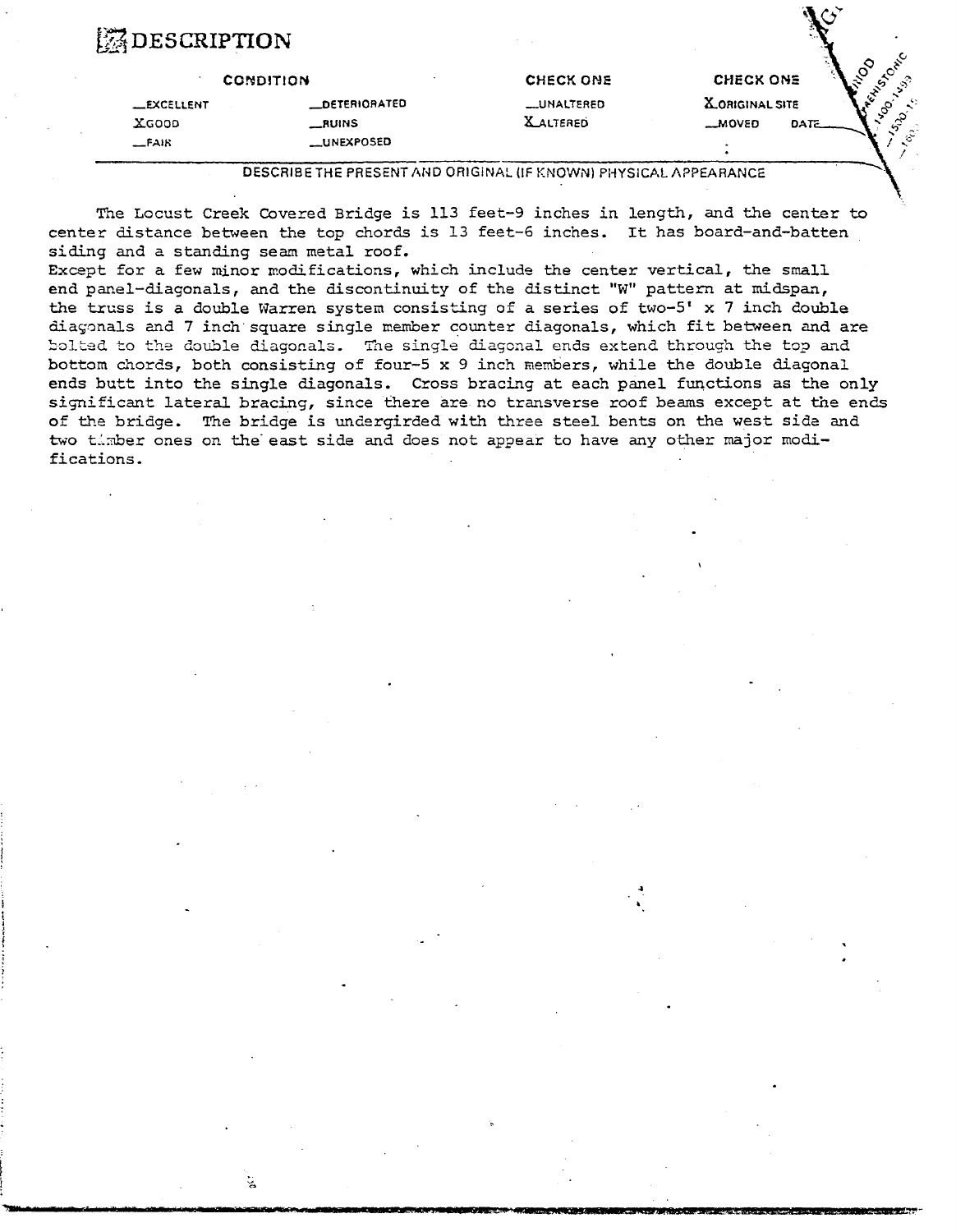| <b>Hickory</b><br><b>CALCS</b><br>್ಸ್ಡ | ĸ                                                                                                            | ANIFICANCE                                                                                                                |                                                                                                                                                                                           |                                                                                               | $\cdot$ .                                                                                                                 |
|----------------------------------------|--------------------------------------------------------------------------------------------------------------|---------------------------------------------------------------------------------------------------------------------------|-------------------------------------------------------------------------------------------------------------------------------------------------------------------------------------------|-----------------------------------------------------------------------------------------------|---------------------------------------------------------------------------------------------------------------------------|
|                                        | 3100<br><b>AEMISTONIC</b><br>$1400 - 1499$<br>$-1500 - 1599$<br>$-1600-1699$<br>$-1700.1799$<br>$X1800-1899$ | '__ARCHEDLUGY-PREHISTORIC<br><b>LARCHEOLOGY-HISTORIC</b><br><b>_AGRICULTURE</b><br>_ARCHITECTURE<br>$\_ART$<br>LLCOMMERCE | AREAS OF SIGNIFICANCE -- CHECK AND JUSTIFY BELOW<br><b>LCOMMUNITY PLANNING</b><br>LCONSERVATION<br><b>ECONOMICS</b><br>EQUCATION<br><b>XENGINEERING</b><br><b>LEXPLORATION/SETTLEMENT</b> | LLANDSCAPE ARCHITECTURE<br>$\equiv$ LAW<br>_UTERATURE<br>_MILITARY<br>$-MUSIC$<br>_PHILOSOPHY | <b>_RELIGION</b><br><b>_SCIENCE</b><br>SCULPTURE<br><b>LSOCIAL/HUMANITARIAN</b><br>$I$ THEATER<br><b>X_TRANSPORTATION</b> |
|                                        | $-1900-$<br><b>SPECIFIC DATES</b>                                                                            | LOMMUNICATIONS<br>c 1870                                                                                                  | <b>LINDUSTRY</b><br><b>LINVENTION</b><br><b>BUILDER/ARCHITECT</b>                                                                                                                         | _POLITICS/GOVERNMENT<br>Unknown                                                               | <b>LOTHER (SPECIFY)</b>                                                                                                   |

Andrew British

 $\frac{3}{2}$ 

Very little information is known about the history of the Locust Creek Covered Bridge. A search of the court records supplied no further information than that given in July, 1979 publication of The Pocahontas Times, of Marlinton, entitled "Pioneer Days." That information refered to George B. Cochran, who in 1879, was paid \$20.00 by the Pocahontas County Court for work done on the bridge. The article also mentioned that extensive repairs were made to the bridge in 1904, but no court records could be found to verify the making of repairs in 1904 or in the few years preceeding or following 1904. The date of construction of the bridge is thought to have been in the 1870s, following a petition which was made to the county court to locate a road at or near the Josiah Beard mill, which was located near the bridge.

The Locust Creek Bridge is the only covered bridge reamining in Pocahontas County, and exhibits a truly unique example of a modified Warren truss system. The late noteable two span bridge at Renick, W. Va. used the same Warren framing system. Very few Warren trusses were used for covered bridges in North America. It is significant that there were at least two in West Virginia at one time.

 $\frac{1}{2}$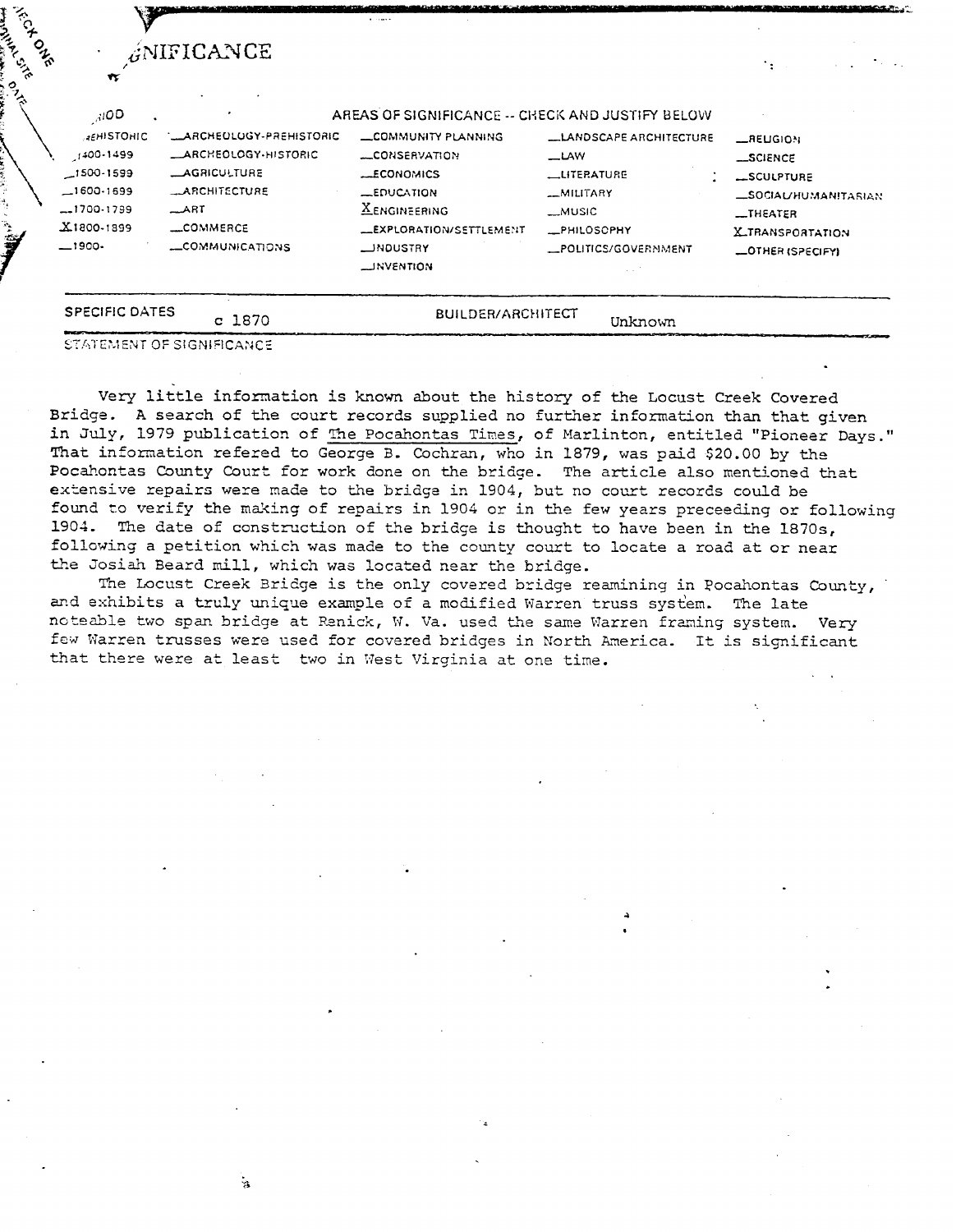## **EMMAJOR BIBLIOGRAPHICAL REFERENCES**

Bears, M. Katherine, "Locust Creek Covered Bridge," Pocahontas Times, 5 July 1979, p.5.

 $\ddot{\phantom{a}}$ 

| <b>MIGEOGRAPHICAL DATA</b>                                                                                                                                                                      |                             |
|-------------------------------------------------------------------------------------------------------------------------------------------------------------------------------------------------|-----------------------------|
| ACREAGE OF NOMINATED PROPERTY Not Applicable                                                                                                                                                    |                             |
| Droop<br>QUADRANGLE NAME                                                                                                                                                                        | QUADRANGLE SCALE 1:24000    |
| UTM REFERENCES<br> 4,2 1,4 6,9,0                                                                                                                                                                |                             |
| 56,517,6,01<br><b>EASTING</b><br><b>NORTHING</b><br>20NE                                                                                                                                        | EASTING<br>NORTHING<br>ZONE |
|                                                                                                                                                                                                 |                             |
|                                                                                                                                                                                                 |                             |
|                                                                                                                                                                                                 |                             |
| VERBAL BOUNDARY DESCRIPTION .                                                                                                                                                                   |                             |
|                                                                                                                                                                                                 |                             |
| and the contract of                                                                                                                                                                             | 37                          |
| LIST ALL STATES AND COUNTIES FOR PROPERTIES OVERLAPPING STATE OR COUNTY BOUNDARIES                                                                                                              |                             |
|                                                                                                                                                                                                 |                             |
| <b>STATE</b><br>CODE.                                                                                                                                                                           | CODE<br>COUNTY              |
| CODE<br><b>STATE</b><br>$\mathcal{A}^{\mathcal{A}}$ , $\mathcal{A}^{\mathcal{A}}$                                                                                                               | CODE.<br><b>COUNTY</b>      |
| FORM PREPARED BY                                                                                                                                                                                |                             |
| NAME/TITLE                                                                                                                                                                                      |                             |
| E.L. Kemp, Professor of History of Science & Technology and of Civil Engineering                                                                                                                |                             |
| ORGANIZATION                                                                                                                                                                                    | DATE                        |
| West Virginia University<br>STREET & NUMBER                                                                                                                                                     | <b>TELEPHONE</b>            |
| G14 Woodburn Hall, Town Campus                                                                                                                                                                  | (304) 293-3867              |
| CITY OR TOWN                                                                                                                                                                                    | <b>STATE</b>                |
| Morgantown                                                                                                                                                                                      | West Virginia 26506         |
| STATE HISTORIC PRESERVATION OFFICER CERTIFICATION                                                                                                                                               |                             |
| THE EVALUATED SIGNIFICANCE OF THIS PROPERTY WITHIN THE STATE IS:                                                                                                                                |                             |
| $STATE$ <sub>_____</sub><br>NATIONAL <sub>-</sub>                                                                                                                                               | LOCAL _____                 |
| As the designated State Historic Preservation Officer for the National Historic Preservation Act of 1966 (Public Law 89-665), I                                                                 |                             |
| hereby nominate this property for inclusion in the National Register and certify that it has been evaluated according to the<br>criteria and procedures set forth by the National Park Service. |                             |
|                                                                                                                                                                                                 |                             |
| STATE HISTORIC PRESERVATION OFFICER SIGNATURE                                                                                                                                                   |                             |
| TITLE                                                                                                                                                                                           | DATE                        |
| FOR NPS USE ONLY AND SALE PORT<br>I HEREBY CERTIFY THAT THIS PROPERTY IS INCLUDED IN THE NATIONAL REGISTER                                                                                      |                             |
|                                                                                                                                                                                                 | DATE                        |
| KEEPER OF THE NATIONAL REGISTER<br>ATTEST.                                                                                                                                                      | DATE                        |
|                                                                                                                                                                                                 |                             |
| CHEF OF RECISTRATION                                                                                                                                                                            |                             |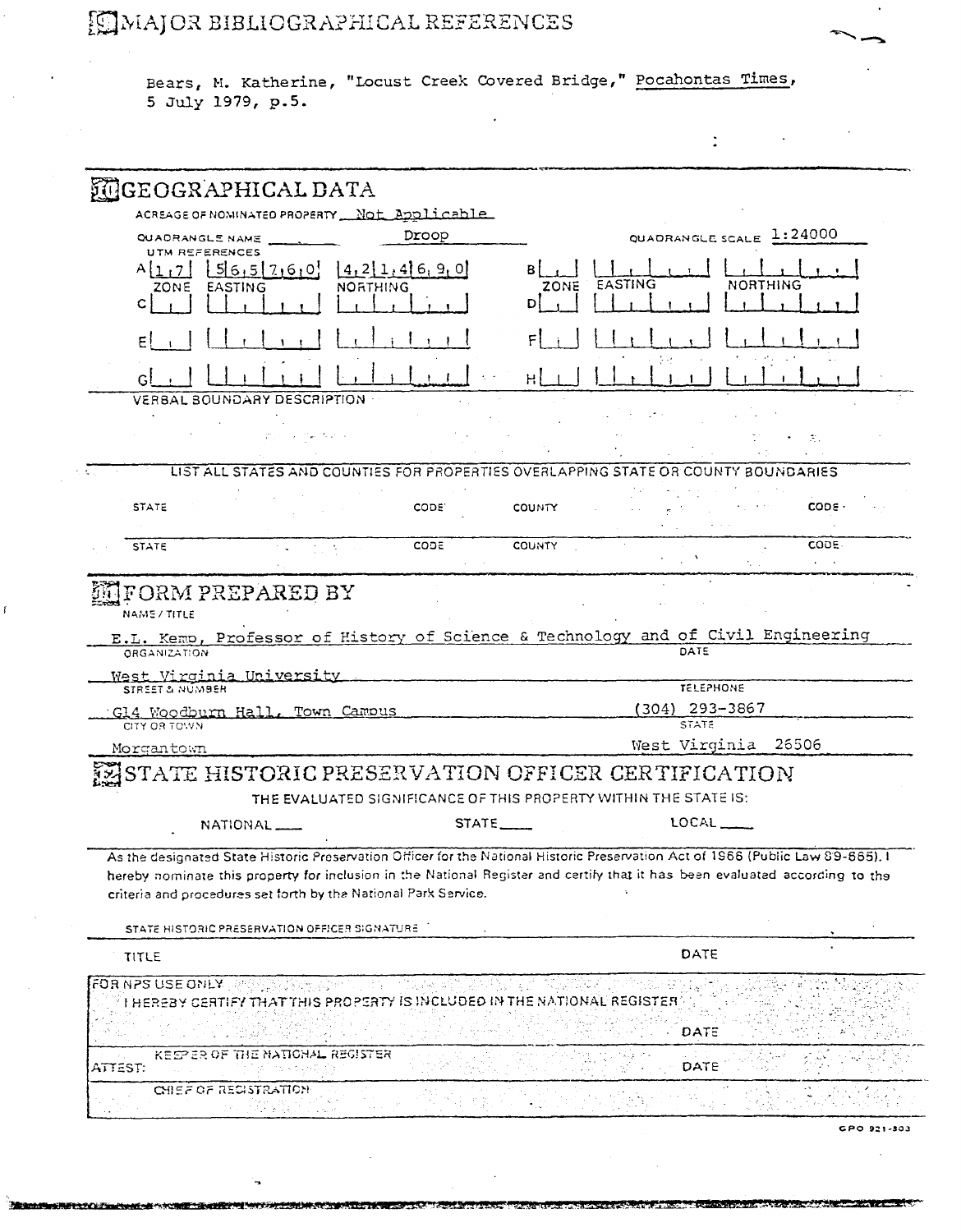

a de la construcción de la construcción.<br>A construcción de la construcción de la construcción de la construcción de la construcción de la construcción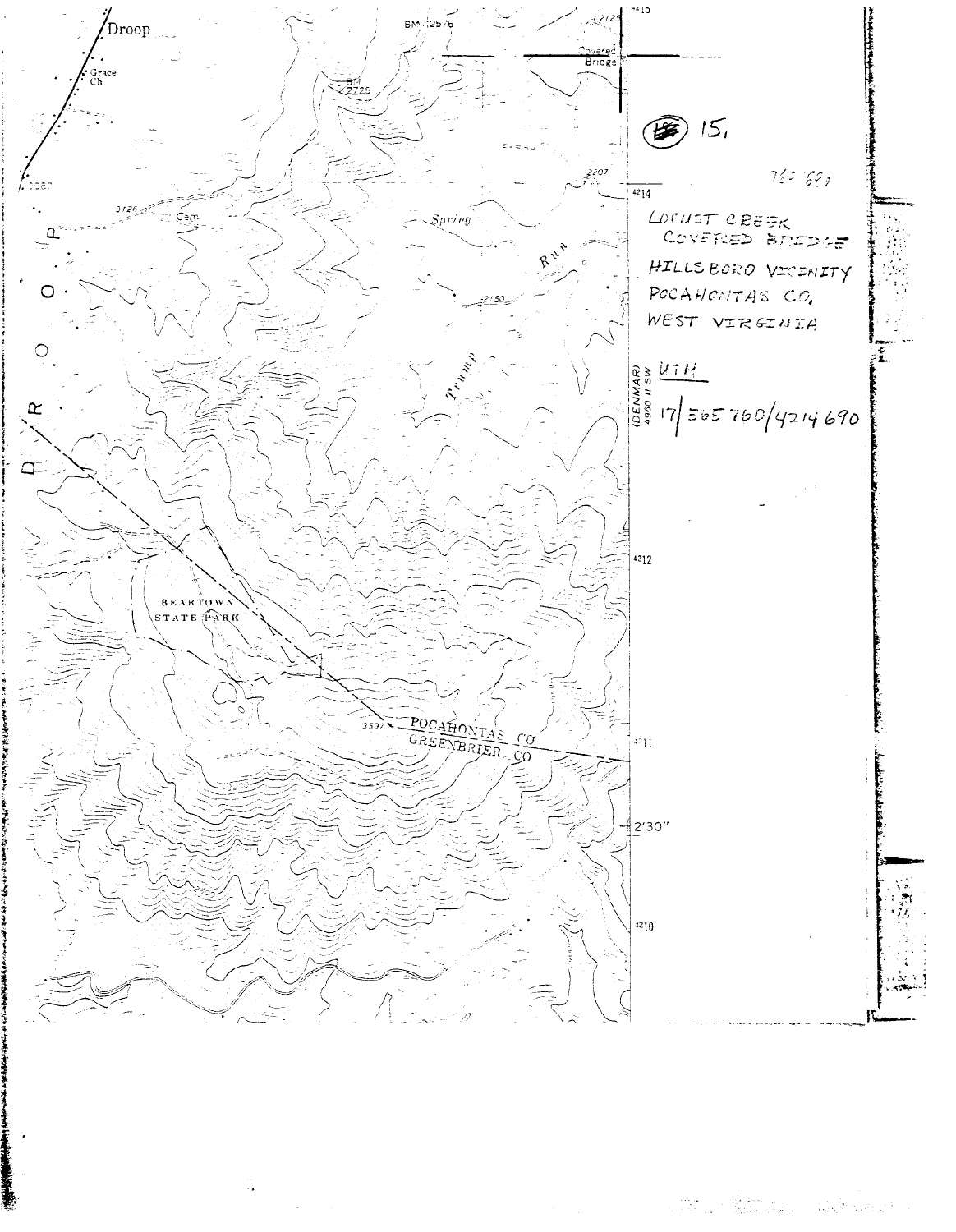

**18.** LOCUST CREEK COVERED BRIDGE

 $\sim$ į,  $-$ يهودينهم **COLLECTIVE POSSIBLE**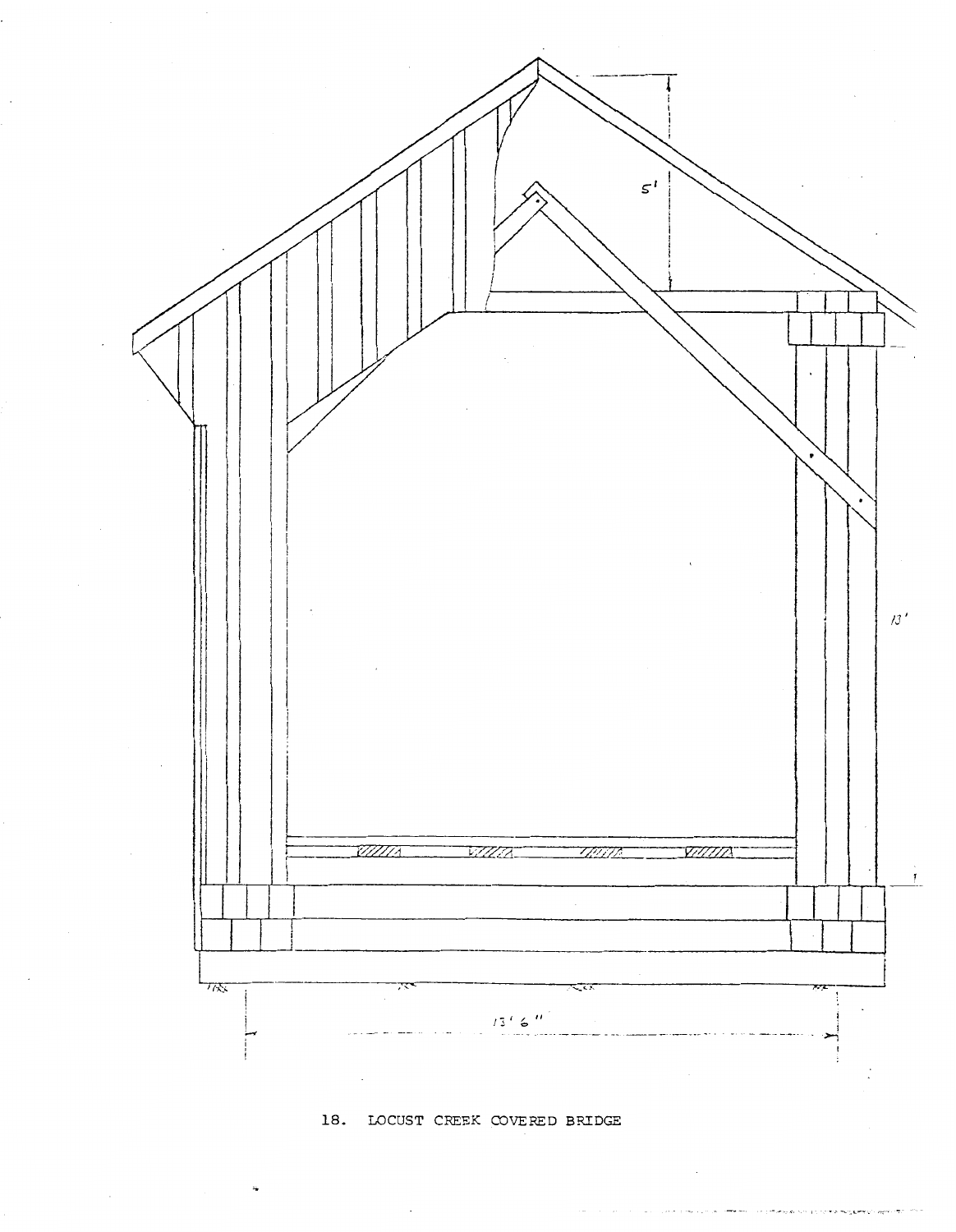

## 18. LOCUST CREEK COVERED BRIDGE

 $\zeta$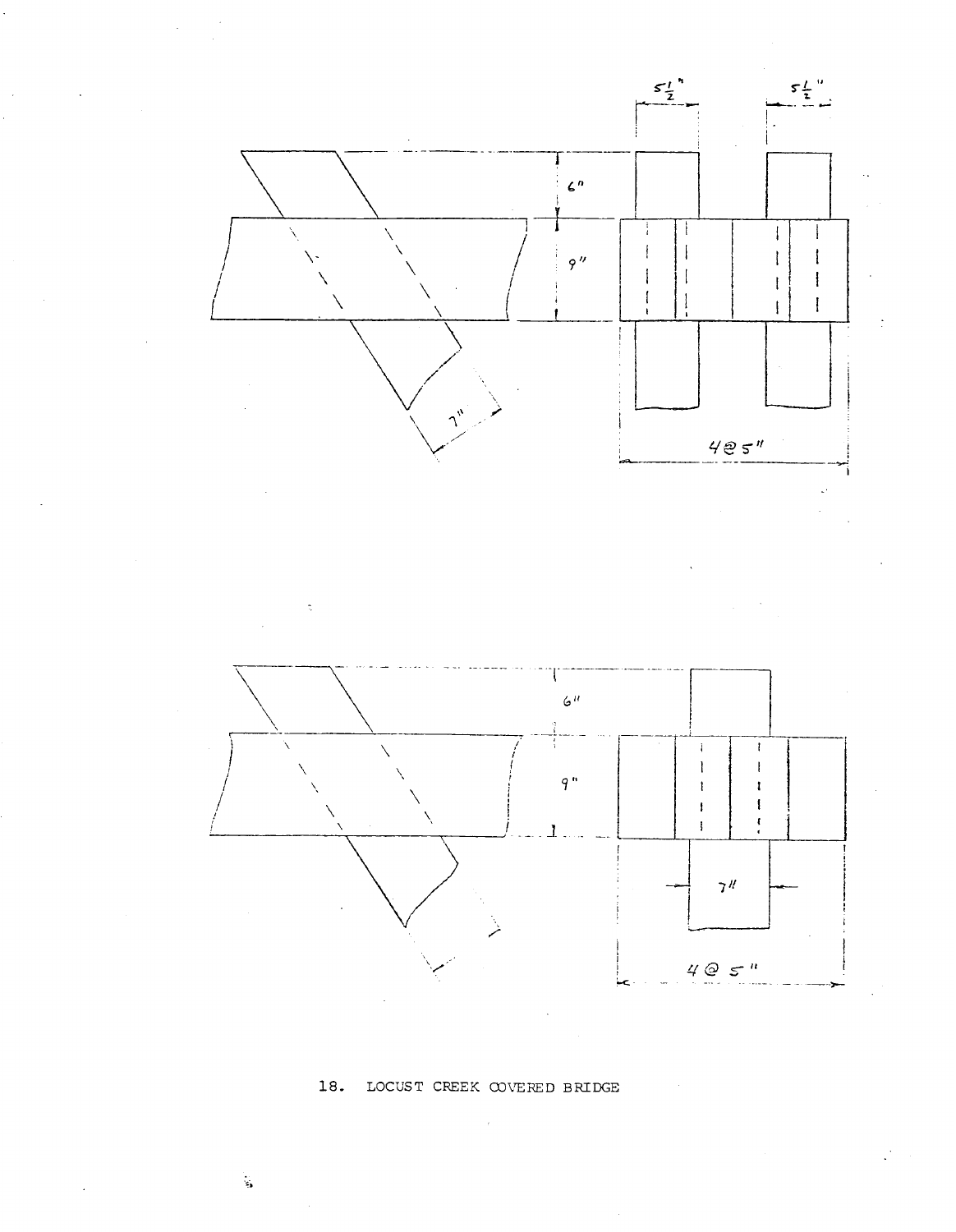$\mathfrak{P}^+$ 



18. LOCUST CREEK COVERED BRIDGE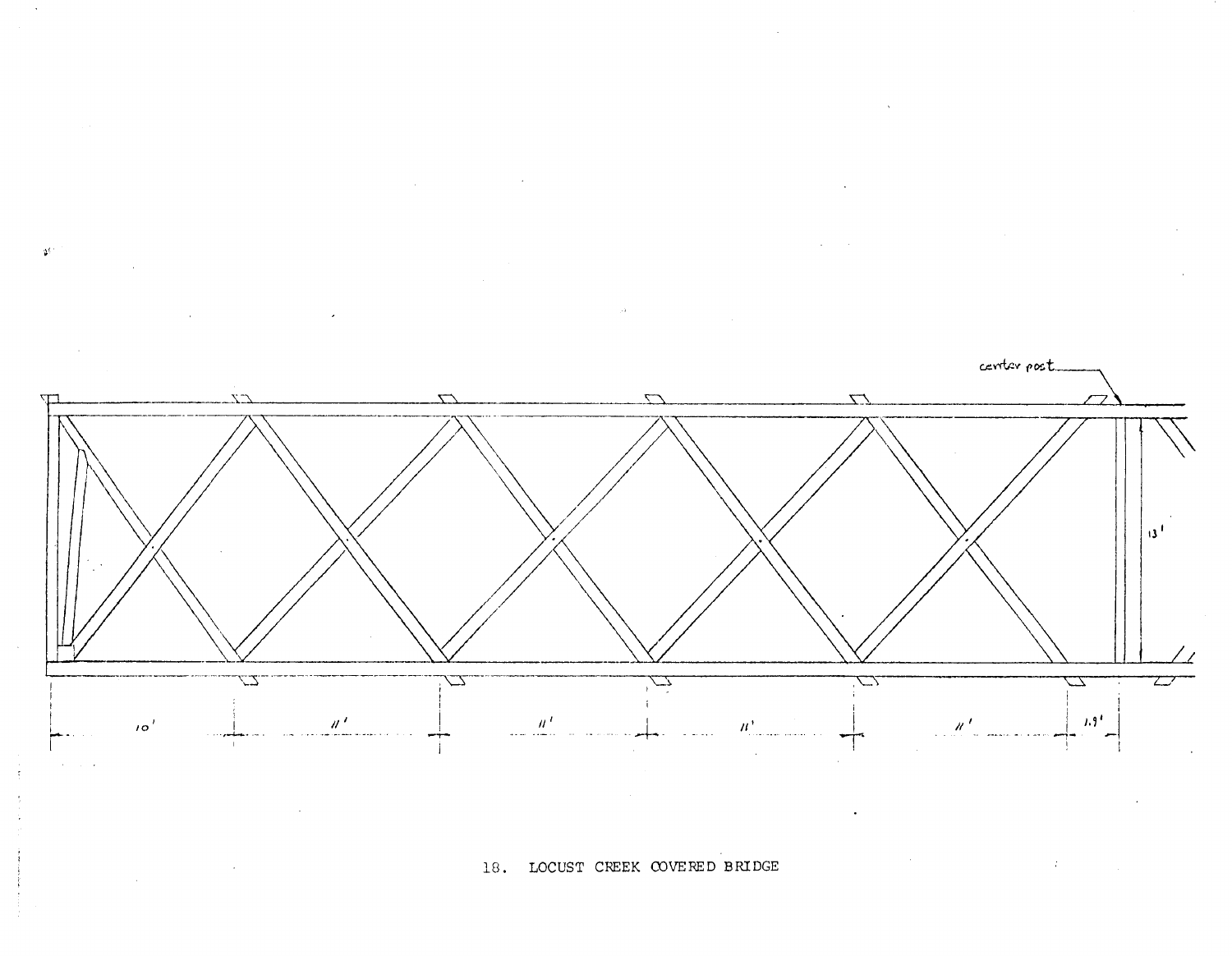